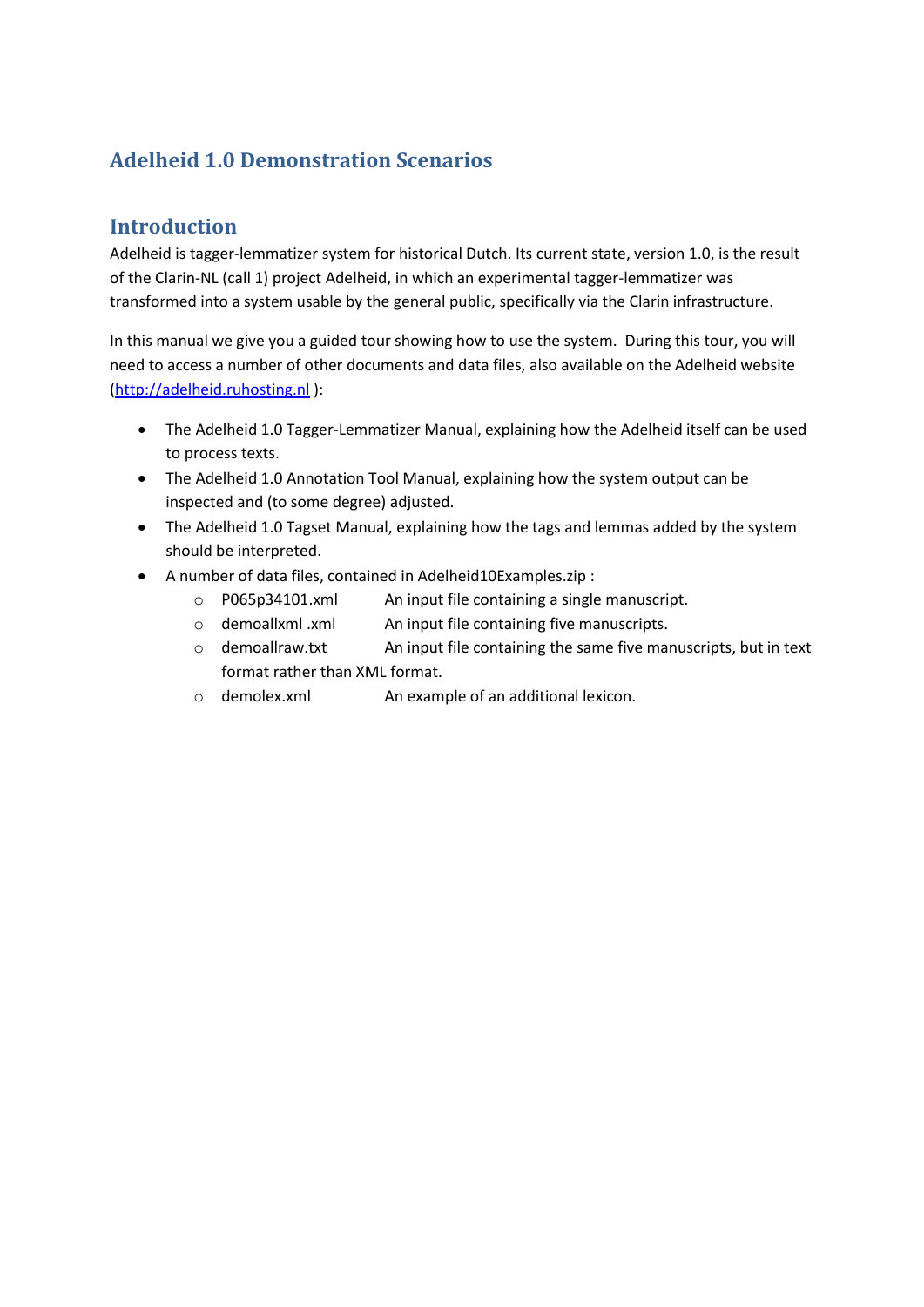### **Preparations**

Before you can play out the scenarios below, you will need to set up the proper environment.

#### **Documentation**

Download the manuals and examples listed above from the Adelheid website and, if you so desire, print them.

#### **Data**

Create a working folder on your machine. Then download and unpack Adelheid10Examples .zip into that folder.

#### **System access**

To access the system you will need an internet browser. Any recent browser ought to work. If you encounter difficulties, please let us know [\(hvh@let.ru.nl](mailto:hvh@let.ru.nl)). Older browsers are more likely to run into trouble; before contacting us, please first try to update to a newer browser.

You will also need permission to access Adelheid's web applications. When approaching [http://lux17.mpi.nl/adelheid/main/,](http://lux17.mpi.nl/adelheid/main/) you will be asked to choose an institution and then provide your username and password for that institution. If you do not have any such username and password, you can also apply for a so-called "homeless" account. An official procedure for obtaining such an account is still being developed. However, for now, we advise you to go to <http://www.clarin.eu/user/register> and apply for a Clarin account there (even if you are not part of an institution that is a Clarin member and do not want to join a Working Group). The username and password for that account can also be used to access Clarin services like Adelheid.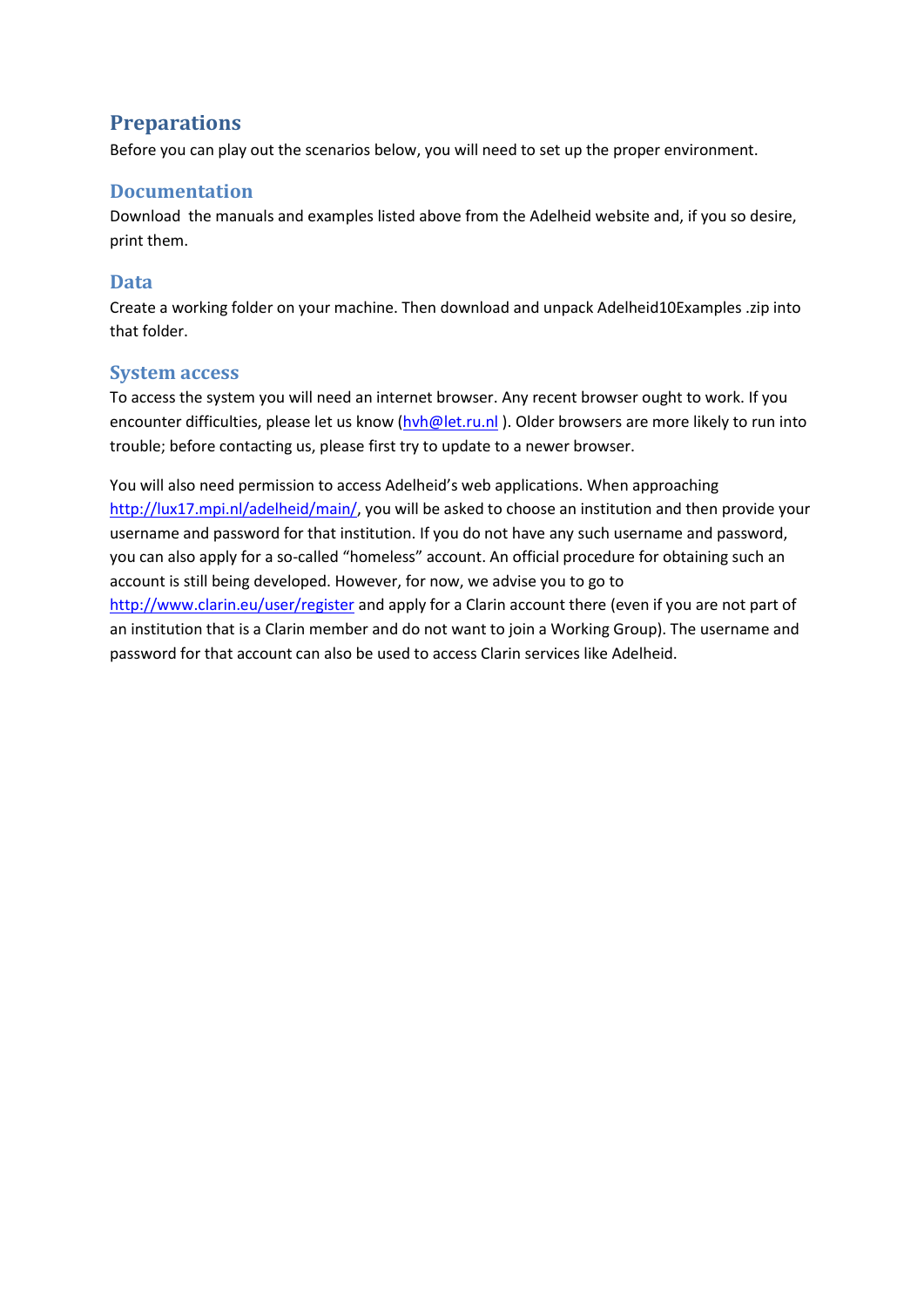### **Scenario I: Processing a manuscript**

In this first scenario, we show the most frequent use of Adelheid: annotating a manuscript and inspecting the results. Please go through the following steps:

- **1.** Take the Tagger-Lemmatizer Manual. Skip the section on file formats (since you will be using our examples as input) and proceed to Activating the System in The Adelheid Tagger/Lemmatizer.
- **2.** Go through the instructions there until you get access to "your" project list.
- **3.** Create a new project. Please incorporate your name in the project name.
- **4.** Now follow the instructions on providing input to the system. You should choose XML Input from the menu and then lead the system to the file P065p34101.xml on your machine.
- **5.** Press the Start button and wait for results. This may take a while. You do not need to keep your browser open on this page, but can close it and return later.
- **6.** After some time, a number of output files will be listed on your screen.
- **7.** First open P065p34101.tag to see whether it contains any sensible output (it should). You should see four columns with tokens, lemmas and tags. The format is explained in more detail in the section on file formats which we advised you to skip.
- **8.** Go back to the output file list, using the Back-button of your browser.
- **9.** Now open P065p34101 atl.xml. This shows the full output of Adelheid. At the top, you will find the DTD, then the header and even further down the tokens with their annotation. This output is not really meant for human consumption.
- **10.** Go back to the output file list, using the Back-button of your browser.
- **11.** Now download P065p34101\_atl.xml to your work folder on your own machine.
- **12.** Leave the Adelheid system.
- **13.** Take the Annotation Tool Manual. Skip the section on file formats (since you will be using our examples as input) and proceed to the chapter "The Adelheid Annotation Tool".
- **14.** Go through the instructions there until you get access to "your" workspace.
- **15.** Proceed following instructions and upload the file P065p34101 atl.xml which you have downloaded from Adelheid above.
- **16.** Work through the rest of the chapter, trying out the various ways of inspecting the annotation, but stop when entering the section "Adjusting annotations". Wait with adjusting the annotation until the next step. Once you have explored the viewing options, proceed to…
- **17.** Now read the section "Adjusting annotations" and then make the following changes (note that these are by no means all errors the system makes):
	- The sixth word "letteren" is tagged as plural instead of singular.
	- A few lines down, "comsente" should have lemma "consent".
	- Towards the end of the manuscript, there is another "letteren". It is again tagged as plural, but as you will see this time with only a slightly higher probability than singular (0.51 versus 0.49). Here too it should be singular.
- **18.** Check that "linen" and "laken" do not provide the tag-lemma combinations that are desired (linnen Adj() and laken N(sing)). This means that these interpretatiosn are absent in the Adelheid lexicon. In the next scenario, you will see how you can add this to the lexicon.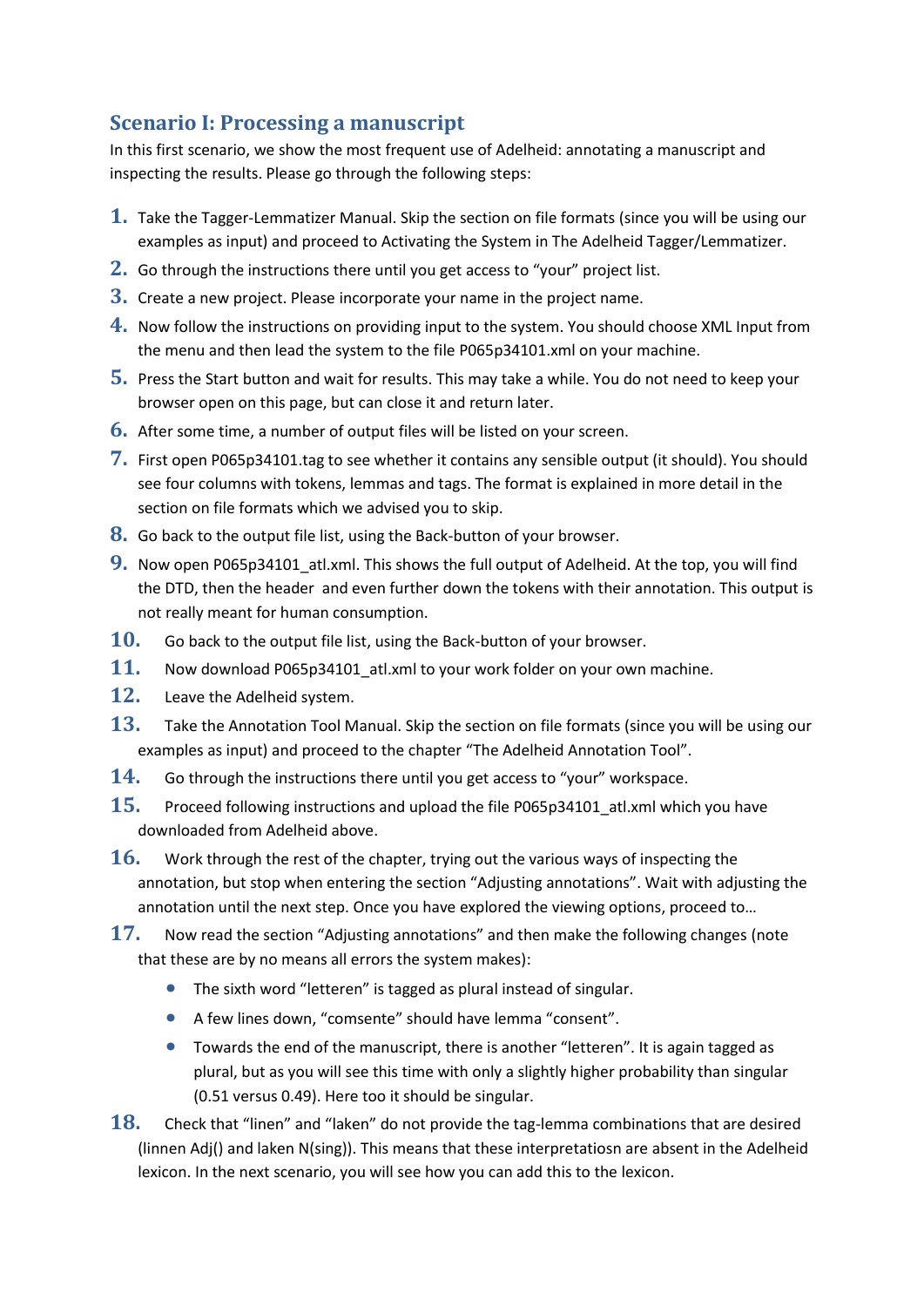**19.** Now leave the annotation tool by clicking Log out (top right) and closing the browser.

This concludes the first scenario.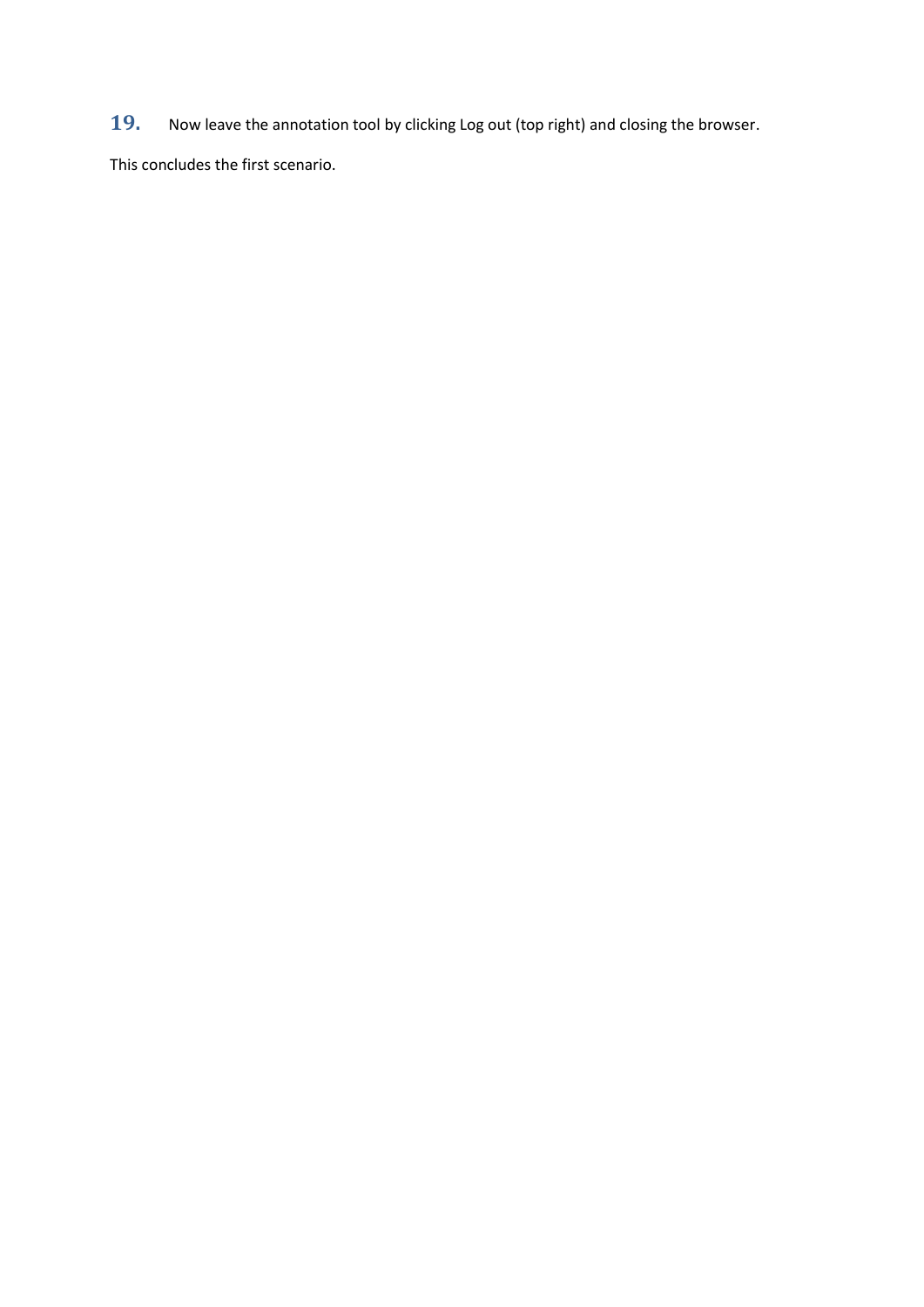# **Scenario II: Adding your own lexicon**

In the second scenario, we show how you can provide your own lexicon in order to fill gaps in Adelheid's own lexicon. Please go through the following steps:

- **1.** Read the section "Customizer lexicon" in the Tagger-Lemmatizer Manual and inspect the example lexicon file demolex.xml.
- **2.** Activate the Adelheid system and go to the project you created in the first scenario.
- **3.** Click on the button Discard output and restart. You are led back to the page where you can provide input. The file P065p34101.xml is still present as XML input.
- **4.** Now follow the instructions on providing a lexicon to the system. You should choose Additional lexicon from the menu and then lead the system to the file demolex.xml on your machine.
- **5.** Activate the tagger, move the output to the annotation tool and inspect the results as in Scenario I. Check that "linen" and "laken" are now also annotated correctly (or at least have the desired tag-lemma combination among the potential choices).
- **6.** Now leave the annotation tool by clicking Log out (top right) and closing the browser.

This concludes the second scenario.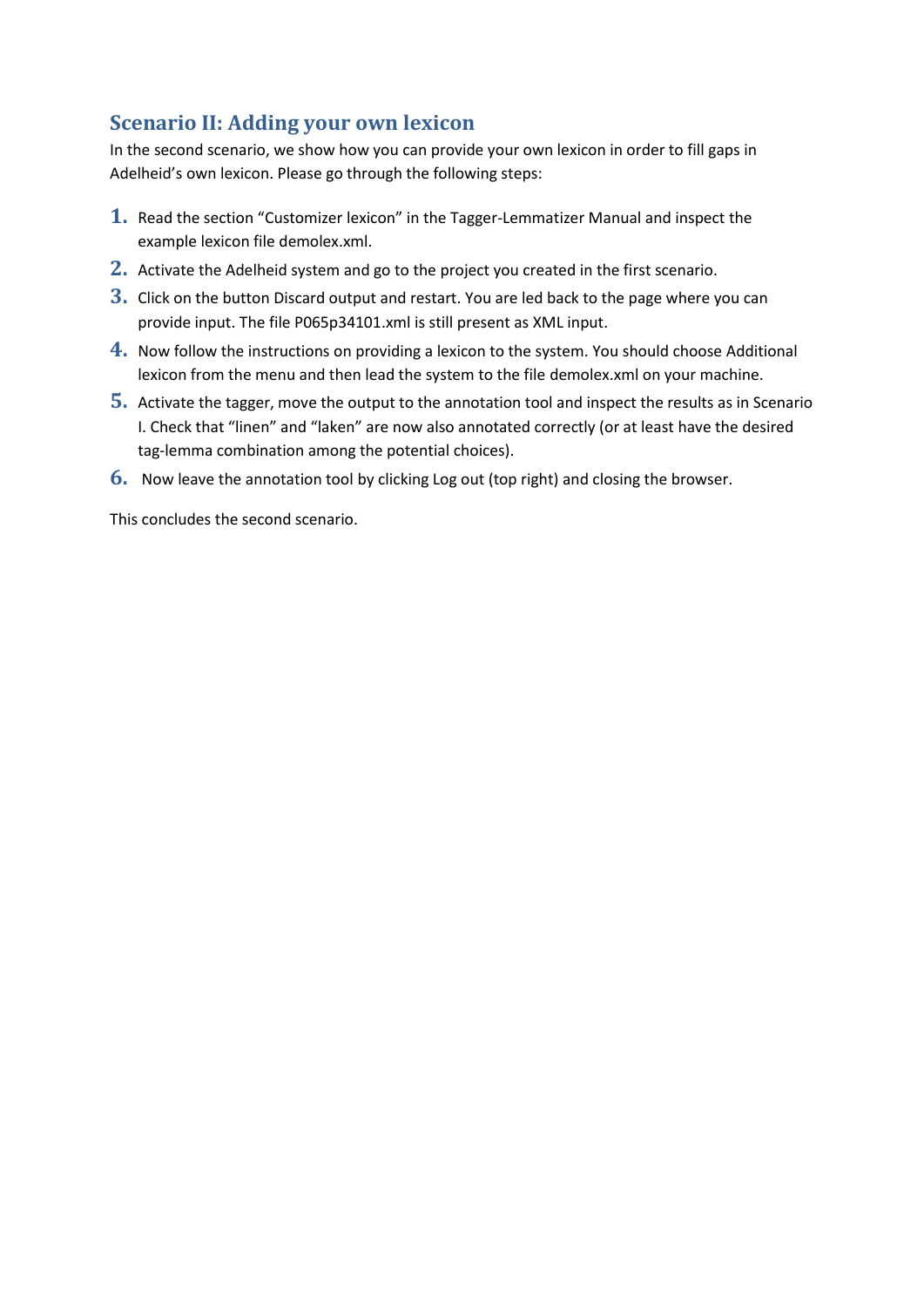#### **Scenario III: Processing several manuscripts at once**

In the third scenario, we show how you can process several manuscript at once. We also show the annotation tool's search functionality. Please go through the following steps:

- **1.** It is not possible to provide more than one input document to Adelheid. You can, however, place more than one manuscript in a single document. Open the example lexicon file demoallxml.xml and have a look to see how. Start at the bottom and notice how the text of the various manuscripts is distinguished with <manuscript> markers. Also notice that each manuscript is identified with a manid attribute. Then scroll up and notice that the teiHeader has a general part, describing what is common to all manuscripts, and within the <sampleStmt> in the <profileDesc> a sequence of individual manuscript headers, describing information belonging to each of the manuscripts. At this point you could also read the section XML format in the Input files part of chapter Input and output file formats of the tagger manual.
- **2.** Activate the Adelheid system and create a new project.
- **3.** Go to the new project and provide demoallxml.xml as XML input. You can choose between adding demolex.xml or just using Adelheid's own lexicon.
- **4.** Activate the tagger, move the output to the annotation tool and inspect the results as in Scenarios I and II. As you will see, you can now choose which manuscript you want to inspect in the annotation tool. It is only possible to inspect one at a time.
- **5.** In the Text view, select View options and activate Precede search matches with the "@" sign.
- **6.** Go back to the document level by clicking on the document name (top left).
- **7.** Read the section "Search" in the annotation tool manual.
- **8.** Let us start with a simple search: type letteren in the search window and do not change the choice in the criterion menu (leaving it as Form). Then click on the button Search in document.
- **9.** As you see, there are ten matches, two in each manuscript. We have seen above that Adelheid tends to tag these as plural while in these manuscripts it should generally be singular. Through the search mechanism we can easily visit all occurrences and correct this. Enter the first manuscript, O178p36601, by clicking on the appropriate Edit this manuscript button.
- **10.** Notice that the matches are highlighted and, if you switched this on in the View options, that a @ is appended to them.
- **11.** Now activate your browser's Search on this page function, e.g. ctrl-f in Chrome, and serach for @. This will lead you to the next search match. For each match, correct the tag if necessary.
- **12.** Another example for systematic checking and correcting is the interpretation of specific verb forms. Some verb forms are ambiguous between participle and finite or even infinitive. Since the correct choice is often dependent on a longer distance context, it is wise to inspect and where necessary correct Adelheid's choices. A search for such forms is slightly more complicated. The two main criteria are on the alternative tags (atag in the menu). One demands a particle: V\(particle . Notice the backslash in front of the bracket; brackets have a special function in regular expressions and literal brackets have to be escaped. The second demands a finite tense (fin) or infinitive (infin). Both can be specified together: V\(.\*fin . Somewhere in the tag the sequence fin has to be present. In order to limit our search to those cases where Adelheid has at least decided that a verb form should be selected, we add a third criterion on the tag (not the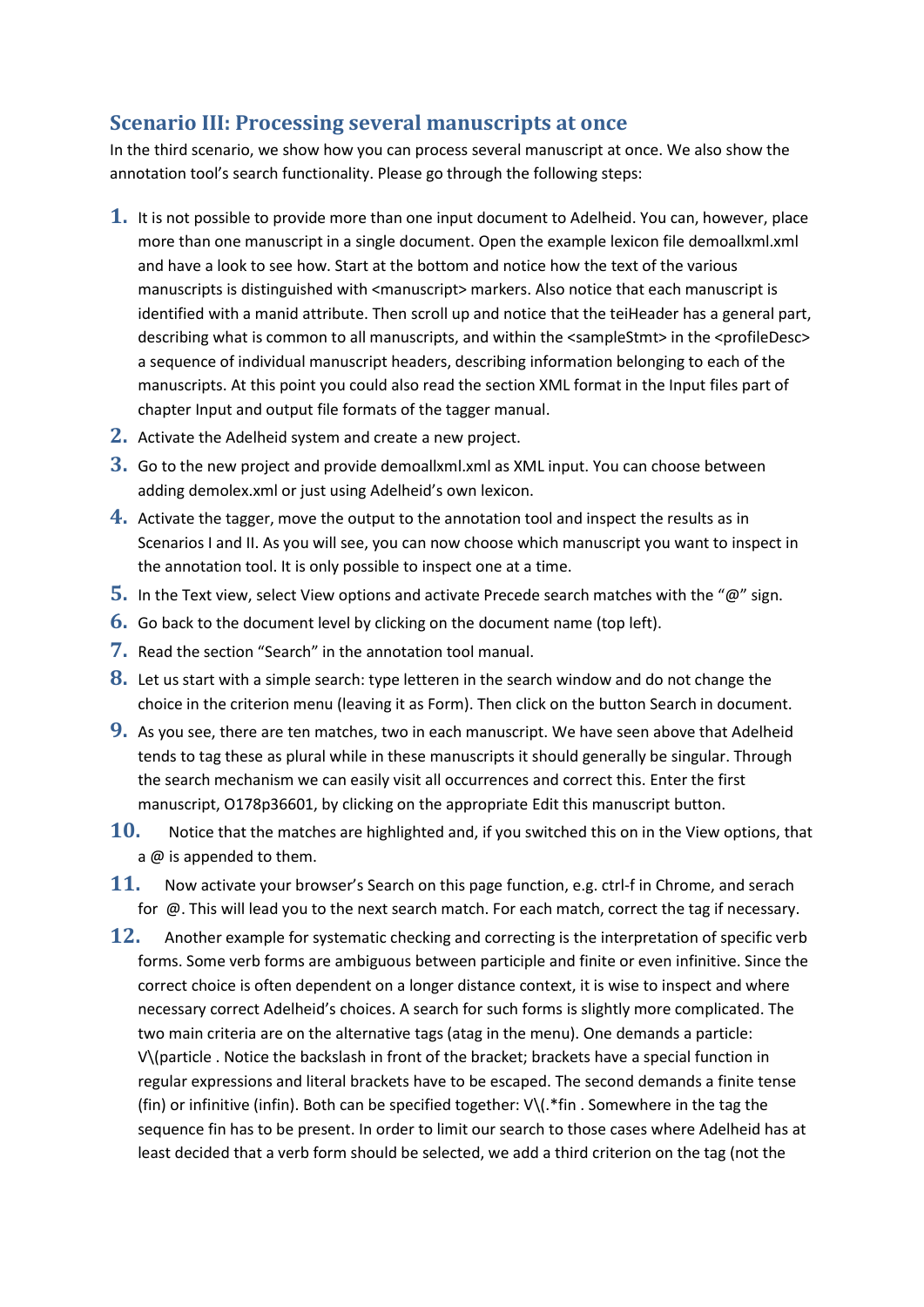atag): V\(. Type the regular expressions in the search windows, after twice clicking add more criteria, and choose atag and tag in the appropriate menus.

- **13.** Now activate the search. You will notice that this takes longer than the first search since many more fields have to be inspected and the .\* also slows things down. When the search ends, explore the matches.
- **14.** Then leave the annotation tool by clicking Log out (top right) and closing the browser.

This concludes the third scenario.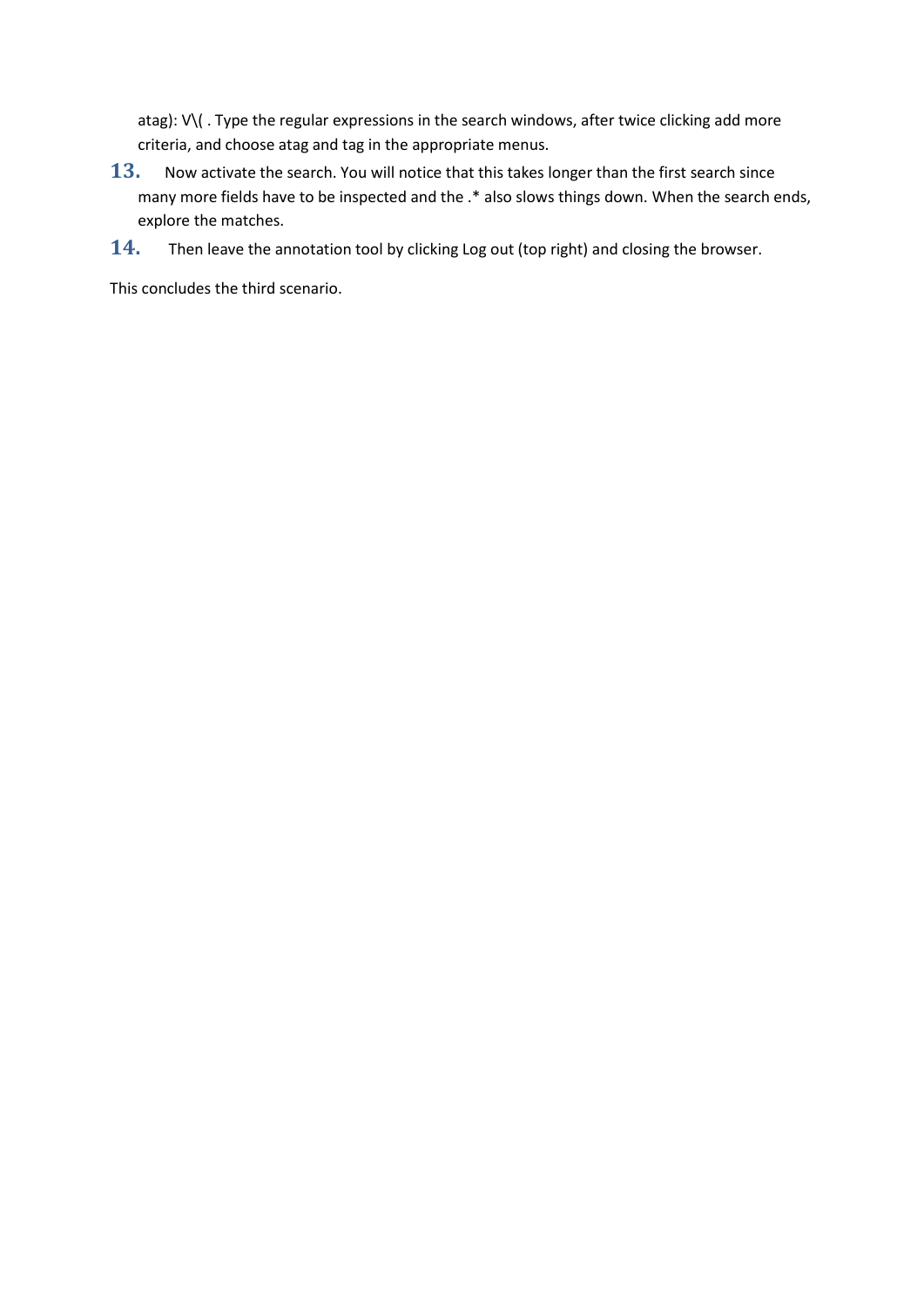# **Scenario IV: Processing heritage material**

Although we strongly advise to use XML files as input, we fully understand that many people still have manuscripts in raw text format. In the fourth scenario, therefore, we show how to process such files after only minimal editing. Please go through the following steps:

- **1.** Inspect the file demoallraw.txt to see what a raw text format should look like. At this point you could also read the section Text format in the Input files part of chapter Input and output file formats of the tagger manual.
- **2.** Go to the new project and provide demoallraw.txt as Text input. You can choose between adding demolex.xml or just using Adelheid's own lexicon.
- **3.** Activate the tagger, move the output to the annotation tool and inspect the results as in the previous Scenarios. The annotation should be no different than that of demoallxml.xml.

This concludes the fourth scenario.